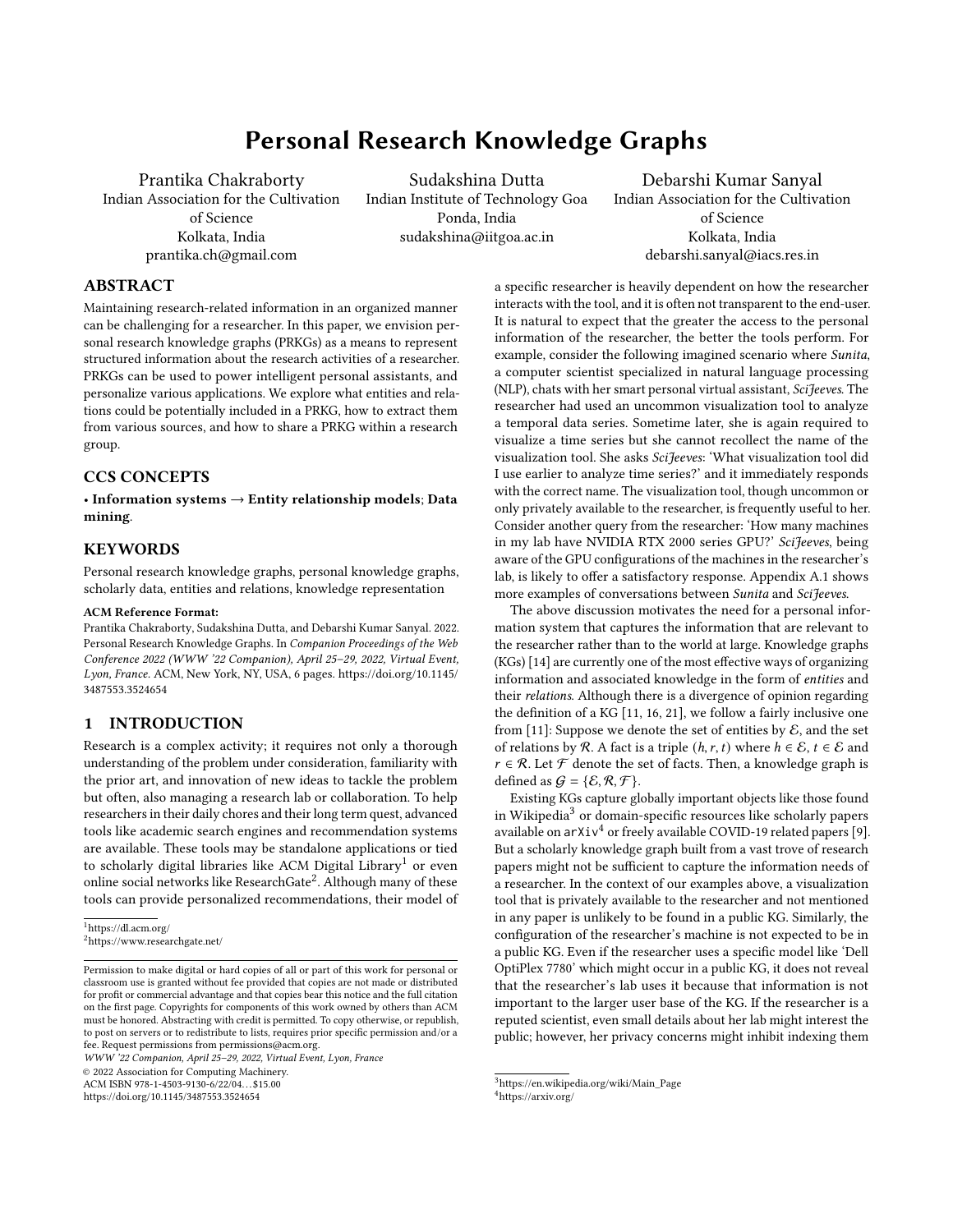in a public KG. Nonetheless, if a KG contained these information, it would be useful to a smart virtual assistant that she uses.

To plug the gap between public KGs and a user-centric information system, Balog and Kenter [\[6\]](#page-4-6) advance the notion of a personal knowledge graph (PKG), defining it as 'a resource of structured information about entities personally related to its user, their attributes and the relations between them'. Every node of a PKG is connected directly or indirectly to a central node that represents the user, leading to a 'spider-web' structure of the graph. Balog and Kenter [\[6\]](#page-4-6) cite the example of a PKG that stores entities like 'acoustic-guitar' owned by the user and 'Mom's dentist' whom the user's mother consults. In contradistinction to a general-purpose KG, a PKG stores only those attributes of an entity (instead of all attributes) whose importance to the user is high. Further, entities as well as relations might be very short-lived.

In this vision paper, we define a PKG specifically for researchers. We call such a KG a personal research knowledge graph (PRKG). The information captured by a PRKG are constrained to relate to her research activities only, rather than to her larger personal sphere. Note that for a researcher, research is likely to be a professional activity; our use of the term personal research only intends to distinguish a given researcher's activities from those of others. By encoding personal information like her research interests, the computational tools used by her, and the specification of her lab equipment, a PRKG enables smart assistants to access a researcher's personal data to better respond to her research-related needs, and can even inspire new modes of researcher-machine interaction. PRKGs can be leveraged to personalize different scholarly applications like academic search engines (in customizing search results, query set expansion, etc.), recommendation systems (for papers, experts, and venues), and conversational chat-bots. When the user's personal data shared with these applications are sourced from a PRKG, the availability of the personal data is explainable to and controllable by the user. In this paper though we primarily consider PRKGs for computer scientists, researchers in other domains can also construct their own PRKGs.

In the rest of the article, we develop the novel idea of PRKGs in detail. In Section [2,](#page-1-0) we mention related works available in the literature. In Section [3,](#page-1-1) we identify potential content for a PRKG. In Section [4,](#page-3-0) we discuss methods to populate it, and in Section [5,](#page-3-1) we briefly discuss how to share PRKGs within a research group. Section [6](#page-3-2) concludes the paper.

## <span id="page-1-0"></span>2 RELATED WORK

Existing literature related to this paper cuts across knowledge graphs, personal knowledge graphs, and the extraction of entities and relations from scientific documents. Each of these areas is vast; so we will be brief and restrict the section to the research that is most closely connected with the present work.

Knowledge graphs. KGs are increasingly used to represent knowledge extracted from different sources; the representation takes the form of a graph – its nodes represent entities and each of its labeled directed edges identifies a relation between a pair of entities. A lucid tutorial on KGs appears in [\[16\]](#page-4-3) and a recent survey is presented in [\[21\]](#page-4-4). Open KGs such as DBpedia [\[3\]](#page-4-7), YAGO [\[30\]](#page-4-8), ORKG [\[20\]](#page-4-9) are publicly available and of utility to a broad user base, while enterprise

KGs like those of Google, LinkedIn and Bloomberg are visible only

within a company and cater to the needs of the respective business. Many open KGs are published as Linked Open Data RDF graphs that can be accessed in a variety of ways including through SPARQL queries. Recently developed KGs that are focused specifically in the area of scientific research and aim to exploit the vast amount of data contained in research publications include AI-KG [\[8\]](#page-4-10) and AIDA [\[2\]](#page-4-11). Active research areas in KGs involve knowledge acquisition (i.e., entity and relation extraction from different sources for KG construction, and completing KGs to predict missing links), and building knowledge-aware applications like question-answering over KGs [\[21\]](#page-4-4).

Personal knowledge graphs. PKGs are proposed in [\[6\]](#page-4-6) as a structured model for organizing personal information of a user. The entities and relations in a PKG may not be of importance to other users. Open questions on PKGs include how to populate and maintain a PKG, how to evaluate it and how to utilize the knowledge captured in it. Follow-up work by other authors addressed some of these questions in specific settings. Since entities relevant to a PKG are often present in personal conversations, researchers have proposed methods to extract such entities from conversations [\[22,](#page-4-12) [31,](#page-4-13) [32\]](#page-4-14). Due to low availability of training data for the task, these works advocate machine learning models that can learn from frugal training sets. Vannur et al. [\[34\]](#page-4-15) discuss the difficulties of identifying fine-grained personal data entities (of types birth\_year, gender, etc.) and relations between persons in unstructured text corpora for PKG population, and demonstrate the use of rule-based annotators and a graph neural network for predicting missing links to populate a PKG from a given dataset. As regards the applications of PKGs, researchers have constructed PKGs to store health information of patients [\[1,](#page-4-16) [28\]](#page-4-17) and planned to employ PKGs for various conversational systems [\[4,](#page-4-18) [5\]](#page-4-19).

Extracting entities and relations from scientific documents. The PRKG we propose incorporates scientific entities and relations extracted from various sources. Entity and relation extraction from natural language text is an active area of research [\[24,](#page-4-20) [27\]](#page-4-21). Many recent works have focused on the scholarly domain. For example, given the abstract of an article, joint entity and relation extraction frameworks have successfully used LSTMs [\[25\]](#page-4-22), dynamic span graphs [\[26\]](#page-4-23), and pre-trained transformers [\[10,](#page-4-24) [29,](#page-4-25) [36\]](#page-4-26). Entity and relation extraction from full text of an article has also been considered [\[17–](#page-4-27)[19,](#page-4-28) [35\]](#page-4-29) where the focus has been to extract tasks, methods, metrics, and datasets, using deep neural networks. However, extraction of scholarly entities and relations from private sources like emails, conversations, or social media posts remains less explored.

## <span id="page-1-1"></span>3 WHAT'S IN A PRKG?

Broad types of entities. A PRKG belonging to a researcher contains information in the form of entities and their relationships that are of importance to the researcher. Entities in a PRKG may focus on the following aspects of the researcher: (1) Professional activities, (2) Personal as well as shared lab resources, (3) Fine-grained knowledge items related to her research. Entities that identify her professional activities are her own current and past affiliations; her research interests; her publications including papers, books and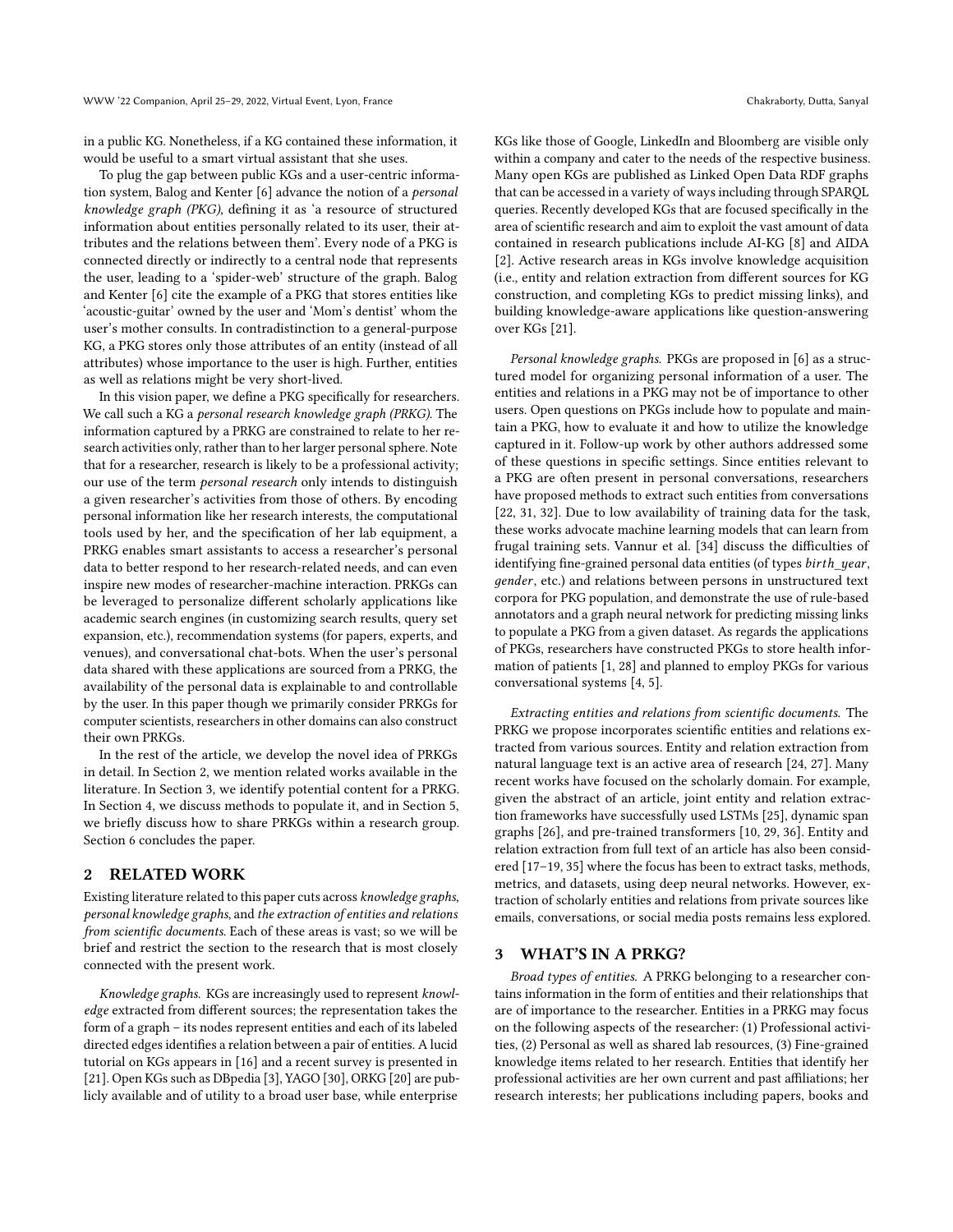<span id="page-2-5"></span>

Figure 1: PRKG for a computer scientist Sunita

patents she authored; the talks she has given; the projects in which she participated / participates as principal investigator / co-principal investigator or in any other capacity; the conferences she plans to attend; the books or journals she is reading; the openings in her lab; and the courses she is currently offering. A researcher is likely to manage various equipment in her lab, and along with her personal resources, they may be included in the PRKG. Most importantly, the knowledge graph contains fine-grained knowledge entities relevant to the researcher and relations between them. For example, for an NLP researcher, it may include (task, method, tool, dataset, metric) describing her current research task. Similarly, these related entities may be extracted from research papers authored or read by the researcher. Note that despite many recent initiatives like ORK $G^5$  $G^5$ , OpenAlex<sup>[6](#page-2-1)</sup> and the now-retired Microsoft Academic Graph [\[12,](#page-4-30) [15\]](#page-4-31), we are not aware of any free open scholarly KG that contains finegrained knowledge entities and relations (not just metadata) from a sufficiently large scholarly corpus that is very likely to include every paper being read by any researcher. However, there are many tools to parse scholarly papers. So, we may use them to extract entities and relations from the papers relevant to the researcher and add them to her PRKG.

Most of the knowledge entities may be linked to external KGs like Wikidata<sup>[7](#page-2-2)</sup> or scholarly KGs like ORKG and AIKG<sup>[8](#page-2-3)</sup>, and to online social networks. We understand that some of these relations are time-dependent. For example, since the researcher has switched jobs, the relation 'worksFor' will have a start date and an end date. One way to capture the temporal information is to augment each relation with temporal information. Symbolically, if  $r \in \mathcal{R}$  is a relation, it may be augmented to ' $r : [t_1, t_2]$ ' where  $t_1$  and  $t_2$  are start and end times (incorporated as attributes of the relation  $r$ ), respectively, over which  $r$  is valid. The end time  $t_2$  is kept blank if the relation is still valid. Entities no longer relevant may even be removed. A simple way to implement a PRKG is to model it as a labeled property graph in  $\mathrm{Neo4j^9},$  $\mathrm{Neo4j^9},$  $\mathrm{Neo4j^9},$  and serialize it as an RDF graph for various downstream applications. Note that Neo4j is very flexible and allows one to create data (that is, nodes, relationships and properties) without defining a schema up front.

An example: Consider the PRKG shown in Fig. [1](#page-2-5) for a researcher Sunita. She is an Assistant Professor at IACS since 2018 and has worked for IISER Kolkata earlier. Note that 'worksFor' is a relation which is annotated with a duration. Sunita's research interests are in NLP. Her current work on topic modeling where she uses algorithms

<span id="page-2-0"></span><sup>5</sup><https://www.orkg.org/orkg/>

<span id="page-2-1"></span><sup>6</sup><https://openalex.org/>

<span id="page-2-2"></span><sup>7</sup>[https://www.wikidata.org/wiki/Wikidata:Main\\_Page](https://www.wikidata.org/wiki/Wikidata:Main_Page)

<span id="page-2-4"></span><span id="page-2-3"></span><sup>8</sup><http://w3id.org/aikg>

<sup>9</sup><https://neo4j.com/>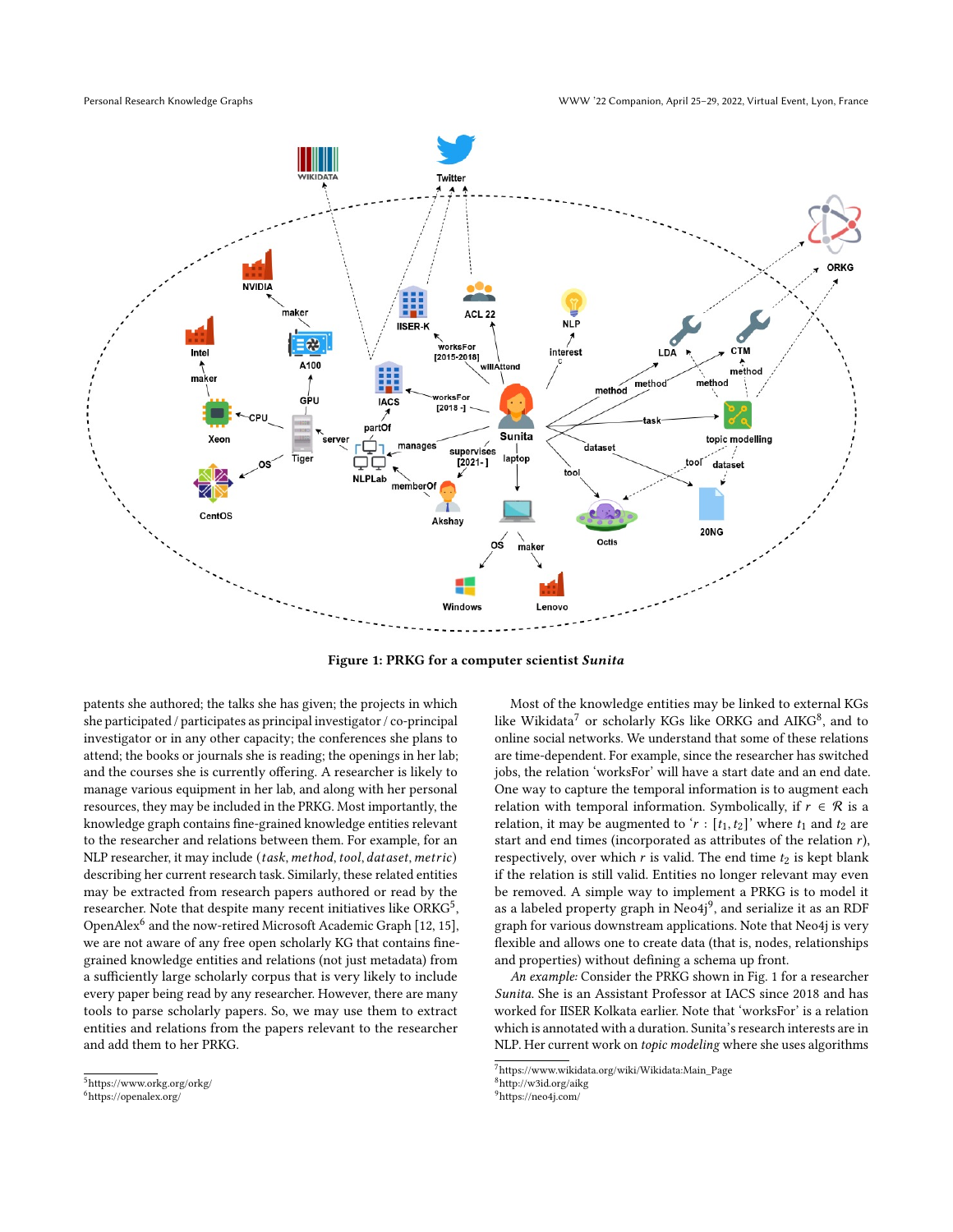like latent Dirichlet allocation (LDA) and contextualized topic model (CTM) may be captured as the tuple (task, method, tool, dataset, metric), which easily translates to triples in the PRKG. In other words, the PRKG includes triples of the form ('Sunita', 'task', task), ('Sunita', 'method', method), ('Sunita', 'tool', tool), ('Sunita', 'dataset', dataset), and ('Sunita', 'metric', *metric*) where a relation (e.g., 'tool') may be understood to be prefixed with 'uses', which we omit for brevity. Since the method, tool, dataset and metric are related to the task in question, additional edges may be added to connect these entities to the task entity as shown by dotted lines in Figure [1.](#page-2-5) Entities in the PRKG may be linked to corresponding entities in public knowledge bases like Wikidata (e.g., IACS corresponds to [www.wikidata.org/wiki/Q3347871\)](www.wikidata.org/wiki/Q3347871), social networks like Twitter<sup>[10](#page-3-3)</sup> , and scholarly KGs like ORKG (e.g., LDA corresponds to [https://](https://www.orkg.org/orkg/resource/R111035) [www.orkg.org/orkg/resource/R111035\)](https://www.orkg.org/orkg/resource/R111035). External knowledge bases and reasoners can be used to connect more entities like 'pyLDAvis' (tool for topic visualization) to the task 'topic modeling'. However, unless Sunita has used them, they will not be connected to her in the PRKG. Appendix [A.2](#page-4-32) details the implementation of a PRKG.

# <span id="page-3-0"></span>4 POPULATING A PRKG

The entities and the relations in the PRKG may be either curated manually by the researcher or extracted automatically using NLP techniques from structured or unstructured sources through a software agent. While the former is less prone to errors, it requires more human intervention and is, therefore, less scalable than the latter. Information regarding her professional work including her affiliation, research interests, and publications may be primarily extracted from her curriculum vitae. Configuration of computers may be collected by installing an application in the respective devices. Extracting knowledge entities (like tasks and methods), and collecting the details of other equipment and ongoing professional activities (like planned talks) are trickier. We discuss below some mechanisms to extract these entities and relations.

Conversations between researcher and chat-bot. An AI chat-bot can mine personal information about a researcher by analyzing her conversions with it. For example, if the researcher utters informative statements like 'I work in topic modeling' or 'I used 20NG dataset for topic modeling' in a chat, the agent should be able to parse the assertions and extract entities from them. However, it relies heavily on the user making personal assertions during conversations with the agent. If such assertions are absent or infrequent, extraction will suffer from low recall. In such cases, the chat-bot may try to elicit personal information by proactively asking her probing questions like 'What problem are you working on currently?' or 'What software tools do you use in this task?'

Activity tracking. An interesting approach could be to track the activities of the researcher, such as the papers she downloads or the queries she enters in scholarly search engines, and extract entities from them. To reduce noise, the agent might ask the researcher for the validity of the triples about which its confidence is low, and curate the valid ones in the graph. This is similar to how applications like Google Scholar and ResearchGate suggest edits to a user's profile. Textual sources like emails between the researcher and her

group can also be used as information sources. The AI agent may also be deployed in passive listening mode when the researcher and her team participate in technical meetings, and entities and relations may be extracted from the utterances. We have observed that research meetings sometimes happen in informal settings in a mix of English and vernacular languages. This implies that the AI agent should be able to parse multilingual conversations. However, before adopting any of the above mechanisms, the privacy concerns of the researcher should be thoroughly considered.

Extraction from papers. Recent papers authored by the researcher are authoritative sources of entities of her interest. But using only published works might delay the extraction of entities that relate to her ongoing research. To mitigate this problem, the chat-bot may be allowed to read the early drafts of her manuscripts. Unlike the first mechanism above, leveraging manuscripts as data source will allow the identification of more fine-grained entities like performance scores, keyphrases, keystone citations, and future work, without burdening the researcher with too many probing questions to be answered manually.

Finally, symbolic and neural algorithms may be used to generate more relations among the existing entities and derive new knowledge from a PRKG [\[7\]](#page-4-33).

# <span id="page-3-1"></span>5 SHARING A PRKG

In many cases, especially in experimental sciences, research is a group activity. So a natural question is, can a researcher share her PRKG with other members of her group, while preferring to keep some of the information in it hidden from them? One way is to incorporate role-based access control into the KG, where each group member will be assigned a role which determines how they can access (read/write/append/control<sup>[11](#page-3-4)</sup>) the graph and its individual components (relations, node types, nodes, properties, etc.). For example, a researcher may share most of her PRKG with a collaborator but may not want the latter to know the papers she is reviewing. Following role-based access control (RBAC) model [\[13\]](#page-4-34), a role 'collaborator' may be created and assigned 'read' access on the whole PRKG except the node denoting the paper to be reviewed. Support for fine-grained access control is limited in off-the-shelf graph databases; e.g., commercial versions of Neo4j support RBAC on the graph schema but not at the node instance level [\[33\]](#page-4-35).

# <span id="page-3-2"></span>6 CONCLUSION

We have presented personal research knowledge graphs as a structured organization of machine-actionable knowledge about a researcher. We have discussed the potential content of such a knowledge graph, how to populate it, and how to share it to a research group. We believe a PRKG will be extremely useful in designing personalized forms of knowledge-aware applications like scholarly search engines, conversational AI agents, and recommendation systems, that in turn can greatly assist a researcher in her everyday chores. However, accurate and timely collection of personally relevant entities and relations from diverse sources is a non-trivial challenge. Since a PRKG stores personal data, security and privacy must be given utmost priority when implementing, deploying, and

<span id="page-3-3"></span><sup>10</sup><https://twitter.com>

<span id="page-3-4"></span><sup>11</sup><https://www.w3.org/wiki/WebAccessControl>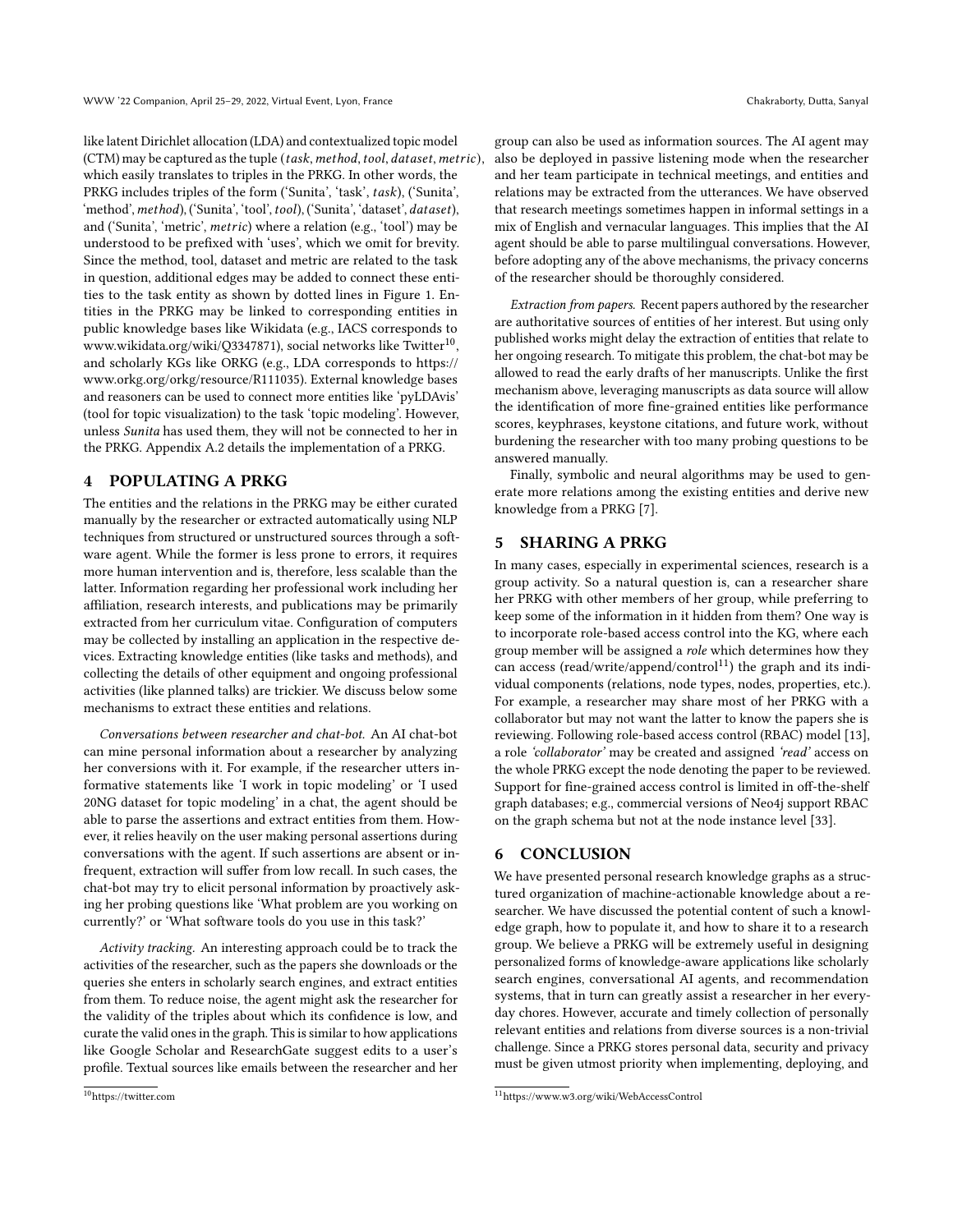Personal Research Knowledge Graphs WWW '22 Companion, April 25–29, 2022, Virtual Event, Lyon, France

sharing it. In the near future, we plan to design a framework with which researchers can create PRKGs easily. We also aim to implement an AI chat-bot powered by the knowledge in a PRKG. We hope this paper will spark further discussions on PRKGs and inform research on personalized virtual assistants for researchers.

## **REFERENCES**

- <span id="page-4-16"></span>[1] Nariman Ammar, James E Bailey, Robert L Davis, and Arash Shaban-Nejad. 2021. Using a Personal Health Library–Enabled mHealth Recommender System for Self-Management of Diabetes Among Underserved Populations: Use Case for Knowledge Graphs and Linked Data. Journal of Medical Internet Research (JMIR) Formative Research 5, 3 (2021), e24738.
- <span id="page-4-11"></span>[2] Simone Angioni, Angelo Salatino, Francesco Osborne, Diego Reforgiato Recupero, and Enrico Motta. 2021. AIDA: a Knowledge Graph about Research Dynamics in Academia and Industry. Quantitative Science Studies (11 2021), 1–43.
- <span id="page-4-7"></span>[3] Sören Auer, Christian Bizer, Georgi Kobilarov, Jens Lehmann, Richard Cyganiak, and Zachary Ives. 2007. DBpedia: A nucleus for a web of open data. In The Semantic Web. Springer, 722–735.
- <span id="page-4-18"></span>[4] Krisztian Balog. 2021. Conversational AI from an Information Retrieval Perspective: Remaining Challenges and a Case for User Simulation. In Proceedings of the Second International Conference on Design of Experimental Search & Information REtrieval Systems, Padova, Italy, September 15-18, 2021 (CEUR Workshop Proceedings, Vol. 2950), Omar Alonso, Stefano Marchesin, Marc Najork, and Gianmaria Silvello (Eds.). 80–90.
- <span id="page-4-19"></span>[5] Krisztian Balog, Lucie Flekova, Matthias Hagen, Rosie Jones, Martin Potthast, Filip Radlinski, Mark Sanderson, Svitlana Vakulenko, and Hamed Zamani. 2020. Common Conversational Community Prototype: Scholarly Conversational Assistant. arXiv preprint arXiv:2001.06910 (2020).
- <span id="page-4-6"></span>[6] Krisztian Balog and Tom Kenter. 2019. Personal knowledge graphs: A research agenda. In Proceedings of the 2019 ACM SIGIR International Conference on Theory of Information Retrieval. 217–220.
- <span id="page-4-33"></span>[7] Xiaojun Chen, Shengbin Jia, and Yang Xiang. 2020. A review: Knowledge reasoning over knowledge graph. Expert Systems with Applications 141 (2020), 112948.
- <span id="page-4-10"></span>[8] Danilo Dessì, Francesco Osborne, Diego Reforgiato Recupero, Davide Buscaldi, Enrico Motta, and Harald Sack. 2020. AI-KG: An Automatically Generated Knowledge Graph of Artificial Intelligence. In The Semantic Web.
- <span id="page-4-5"></span>[9] Daniel Domingo-Fernández, Shounak Baksi, Bruce Schultz, Yojana Gadiya, Reagon Karki, Tamara Raschka, Christian Ebeling, Martin Hofmann-Apitius, and Alpha Tom Kodamullil. 2021. COVID-19 Knowledge Graph: a computable, multi-modal, cause-and-effect knowledge model of COVID-19 pathophysiology. Bioinformatics 37, 9 (2021), 1332–1334.
- <span id="page-4-24"></span>[10] Markus Eberts and Adrian Ulges. 2020. Span-based Joint Entity and Relation Extraction with Transformer Pre-training. Proceedings of the 24th European Conference on Artificial Intelligence.
- <span id="page-4-2"></span>[11] Lisa Ehrlinger and Wolfram Wöß. 2016. Towards a Definition of Knowledge Graphs. SEMANTiCS (Posters and Demos) 48, 1-4 (2016), 2.
- <span id="page-4-30"></span>[12] Michael Färber. 2019. The Microsoft academic knowledge graph: a linked data source with 8 billion triples of scholarly data. In ISWC. Springer, 113–129.
- <span id="page-4-34"></span>[13] David Ferraiolo, D Richard Kuhn, and Ramaswamy Chandramouli. 2003. Rolebased access control. Artech house.
- <span id="page-4-1"></span>[14] Claudio Gutiérrez and Juan F Sequeda. 2021. Knowledge graphs. Commun. ACM 64, 3 (2021), 96–104.
- <span id="page-4-31"></span>[15] Drahomira Herrmannova and Petr Knoth. 2016. An analysis of the Microsoft academic graph. D-lib Magazine 22, 9/10 (2016), 37.
- <span id="page-4-3"></span>[16] Aidan Hogan, Eva Blomqvist, Michael Cochez, Claudia d'Amato, Gerard de Melo, Claudio Gutierrez, Sabrina Kirrane, José Emilio Labra Gayo, Roberto Navigli, Sebastian Neumaier, et al. 2021. Knowledge graphs. Synthesis Lectures on Data,  $S$ emantics, and Knowledge 12, 2 (2021), 1-257 $S$
- <span id="page-4-27"></span>[17] Yufang Hou, Charles Jochim, Martin Gleize, Francesca Bonin, and Debasis Ganguly. 2021. TDMSci: A Specialized Corpus for Scientific Literature Entity Tagging of Tasks Datasets and Metrics. In Proceedings of the 16th Conference of the European Chapter of the Association for Computational Linguistics: Main Volume. ACL, Online, 707–714.
- [18] Kung-Hsiang Huang, Sam Tang, and Nanyun Peng. 2021. Document-level Entitybased Extraction as Template Generation. In Proceedings of the 2021 Conference on Empirical Methods in Natural Language Processing.
- <span id="page-4-28"></span>[19] Sarthak Jain, Madeleine van Zuylen, Hannaneh Hajishirzi, and Iz Beltagy. 2020. SciREX: A Challenge Dataset for Document-Level Information Extraction. In Proceedings of the 58th Annual Meeting of the Association for Computational Linguistics. ACL, Online, 7506–7516.
- <span id="page-4-9"></span>[20] Mohamad Yaser Jaradeh, Allard Oelen, Kheir Eddine Farfar, Manuel Prinz, Jennifer D'Souza, Gábor Kismihók, Markus Stocker, and Sören Auer. 2019. Open research knowledge graph: next generation infrastructure for semantic scholarly knowledge. In Proceedings of the 10th International Conference on Knowledge Capture. 243–246.
- <span id="page-4-4"></span>[21] Shaoxiong Ji, Shirui Pan, Erik Cambria, Pekka Marttinen, and S Yu Philip. 2021. A survey on knowledge graphs: Representation, acquisition, and applications. IEEE Transactions on Neural Networks and Learning Systems (2021).
- <span id="page-4-12"></span>[22] Hideaki Joko, Faegheh Hasibi, Krisztian Balog, and Arjen P. de Vries. 2021. Conversational Entity Linking: Problem Definition and Datasets. ACM, 2390–2397.
- <span id="page-4-36"></span>[23] Young-Suk Lee, Wu Sok Yi, Stephanie Seneff, and Clifford J. Weinstein. 2001. Interlingua-Based Broad-Coverage Korean-to-English Translation in CCLINC. In Proceedings of the First International Conference on Human Language Technology Research.
- <span id="page-4-20"></span>[24] Jing Li, Aixin Sun, Jianglei Han, and Chenliang Li. 2020. A survey on deep learning for named entity recognition. IEEE Transactions on Knowledge and Data Engineering (2020).
- <span id="page-4-22"></span>[25] Yi Luan, Luheng He, Mari Ostendorf, and Hannaneh Hajishirzi. 2018. Multi-Task Identification of Entities, Relations, and Coreference for Scientific Knowledge Graph Construction. In Proceedings of the 2018 Conference on Empirical Methods in Natural Language Processing. 3219–3232.
- <span id="page-4-23"></span>[26] Yi Luan, Dave Wadden, Luheng He, Amy Shah, Mari Ostendorf, and Hannaneh Hajishirzi. 2019. A general framework for information extraction using dynamic span graphs. In Proceedings of the 2019 Conference of the North American Chapter of the Association for Computational Linguistics: Human Language Technologies, Volume 1 (Long and Short Papers). 3036–3046.
- <span id="page-4-21"></span>[27] Sachin Pawar, Girish K. Palshikar, and Pushpak Bhattacharyya. 2017. Relation Extraction : A Survey. CoRR abs/1712.05191 (2017). arXiv[:1712.05191](https://arxiv.org/abs/1712.05191)
- <span id="page-4-17"></span>[28] Nidhi Rastogi and Mohammed J Zaki. 2020. Personal Health Knowledge Graphs for Patients. arXiv preprint arXiv:2004.00071 (2020).
- <span id="page-4-25"></span>[29] TYSS Santosh, Prantika Chakraborty, Sudakshina Dutta, Debarshi Kumar Sanyal, and Partha Pratim Das. 2021. Joint Entity and Relation Extraction from Scientific Documents: Role of Linguistic Information and Entity Types. In Proceedings of the 2nd Workshop on Extraction and Evaluation of Knowledge Entities (EEKE), colocated with  $\widehat{TCDL}$  2022.
- <span id="page-4-8"></span>[30] Fabian M Suchanek, Gjergji Kasneci, and Gerhard Weikum. 2007. YAGO: a core of semantic knowledge. In Proceedings of the 16th International Conference on World Wide Web. 697–706.
- <span id="page-4-13"></span>[31] Anna Tigunova. 2020. Extracting personal information from conversations. In Companion Proceedings of the Web Conference 2020. 284–288.
- <span id="page-4-14"></span>[32] Anna Tigunova, Paramita Mirza, Andrew Yates, and Gerhard Weikum. 2021. PRIDE: Predicting Relationships in Conversations. In Proceedings of the 2021 Conference on Empirical Methods in Natural Language Processing. 4636–4650.
- <span id="page-4-35"></span>[33] Marco Valzelli, Andrea Maurino, and Matteo Palmonari. 2020. A Fine-grained Access Control Model for Knowledge Graphs.. In 17th International Conference on Security and Cryptography. 595–601.
- <span id="page-4-15"></span>[34] Lingraj S. Vannur, Balaji Ganesan, Lokesh Nagalapatti, Hima Patel, and M. N. Tippeswamy. 2021. Data Augmentation for Fairness in Personal Knowledge Base Population. In Pacific-Asia Conference on Knowledge Discovery and Data Mining (PAKDD Workshops). 143–152.
- <span id="page-4-29"></span>[35] Vijay Viswanathan, Graham Neubig, and Pengfei Liu. 2021. CitationIE: Leveraging the Citation Graph for Scientific Information Extraction. In Proceedings of the 59th Annual Meeting of the Association for Computational Linguistics and the 11th International Joint Conference on Natural Language Processing.
- <span id="page-4-26"></span>David Wadden, Ulme Wennberg, Yi Luan, and Hannaneh Hajishirzi. 2019. Entity, Relation, and Event Extraction with Contextualized Span Representations. In Proceedings of the 2019 Conference on Empirical Methods in Natural Language Processing and the 9th International Joint Conference on Natural Language Processing (EMNLP-IJCNLP). 5788–5793.

# A APPENDIX

#### <span id="page-4-0"></span>A.1 Conversations with AI Chat-bot

We present sample conversations between the computer scientist Sunita and her conversational AI assistant Scifeeves in Figures [2a](#page-5-1) and [2b.](#page-5-1) It shows how the knowledge in the PRKG maintained by Sunita is harnessed by SciJeeves to answer her queries and provide helpful suggestions. Note that these are imagined dialogues mentioned to illustrate how an agent can help a researcher.

#### <span id="page-4-32"></span>A.2 Implementation of a PRKG

We present the prototype of a PRKG in Fig. [3](#page-5-2) that we have implemented in the Enterprise edition of Neo4j Browser 4.4.0 included in Neo4j Desktop 1.4.10. The user of this PRKG is Sunita, a computer scientist working in NLP. In order to populate this PRKG, we